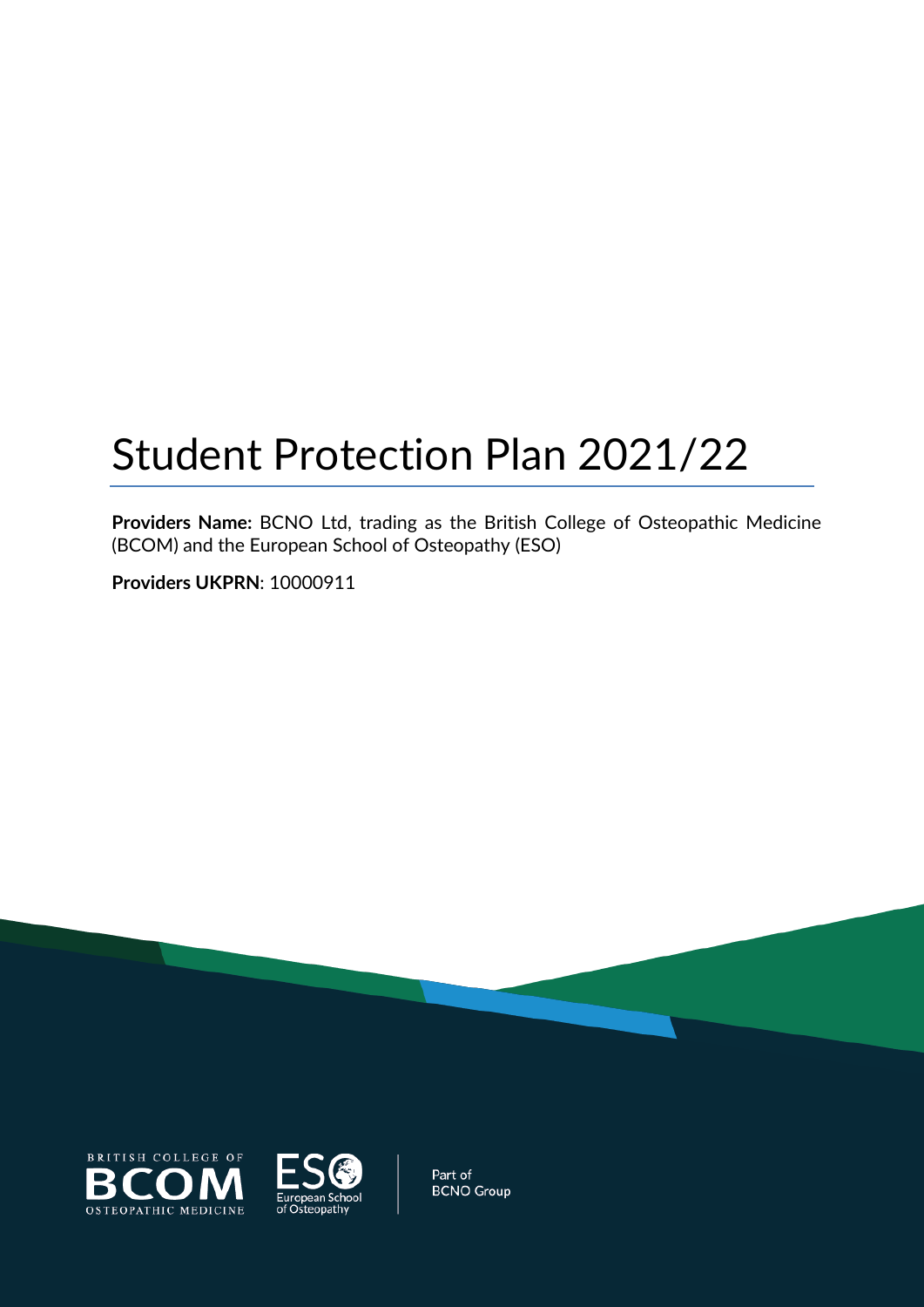| <b>Version</b><br><b>Number</b> | Date<br>Approved  | Author             | <b>Next</b><br><b>Review</b><br>Date | <b>Action</b> |
|---------------------------------|-------------------|--------------------|--------------------------------------|---------------|
| V <sub>1</sub>                  | November<br>2018  | Registrar          | Sept 2019                            | Completed     |
| V <sub>2</sub>                  | Sept 2019         | Registrar          | <b>July 2020</b>                     | Completed     |
| V <sub>3</sub>                  | <b>July 2020</b>  | Registrar          | <b>July 2021</b>                     | Completed     |
| V <sub>4</sub>                  | September<br>2021 | Head of<br>Quality | August<br>2022                       | Completed     |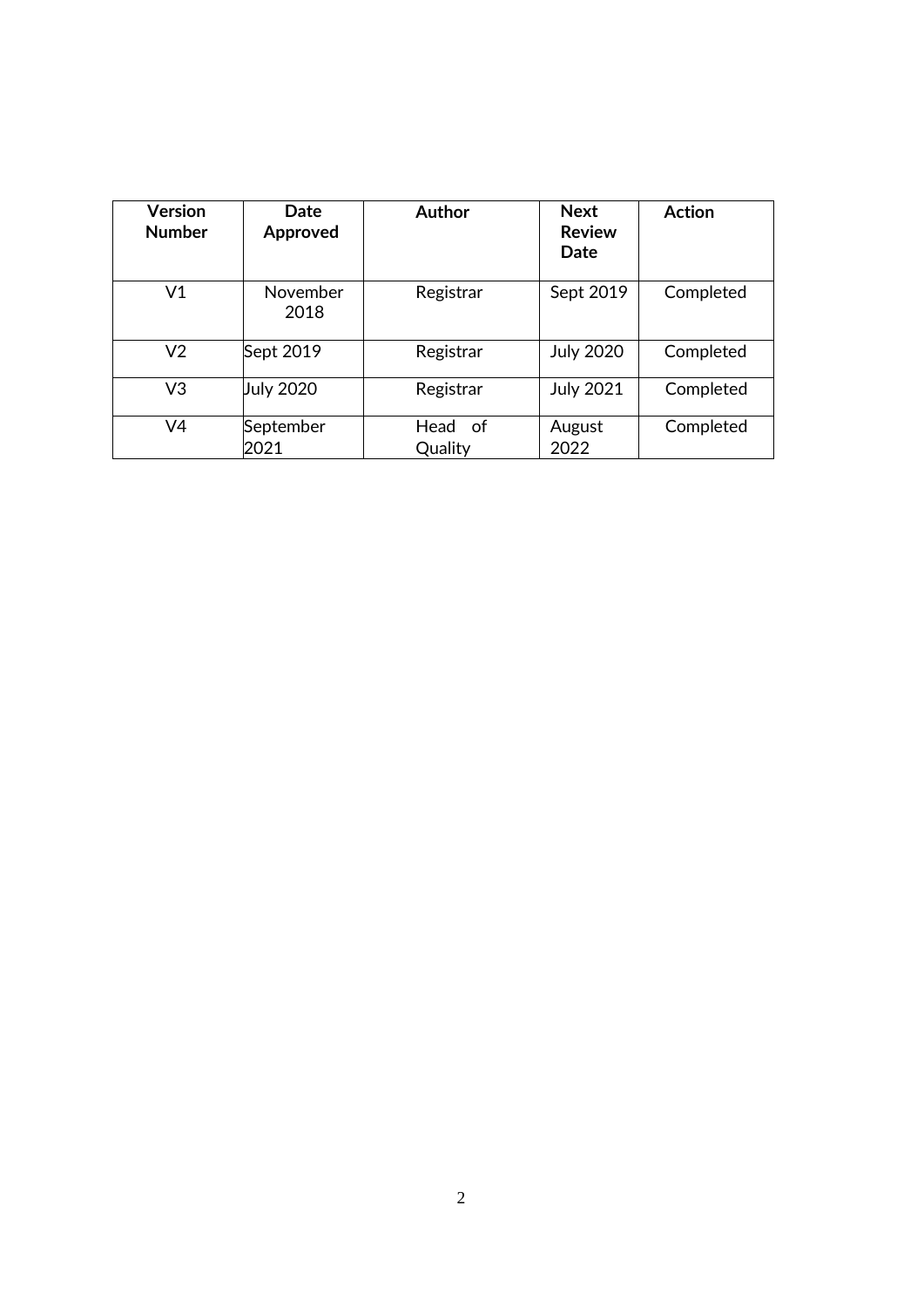# Contents

| 1. |                                                                     |
|----|---------------------------------------------------------------------|
| 2. |                                                                     |
| 3. |                                                                     |
| 4. |                                                                     |
|    |                                                                     |
|    |                                                                     |
|    |                                                                     |
|    |                                                                     |
|    |                                                                     |
|    |                                                                     |
| 5. |                                                                     |
|    |                                                                     |
|    |                                                                     |
|    |                                                                     |
|    |                                                                     |
|    |                                                                     |
|    |                                                                     |
| 6. |                                                                     |
| 7. | Advice, Support and Communication in the event of implementation 16 |
| 8. |                                                                     |
|    |                                                                     |
| 9. |                                                                     |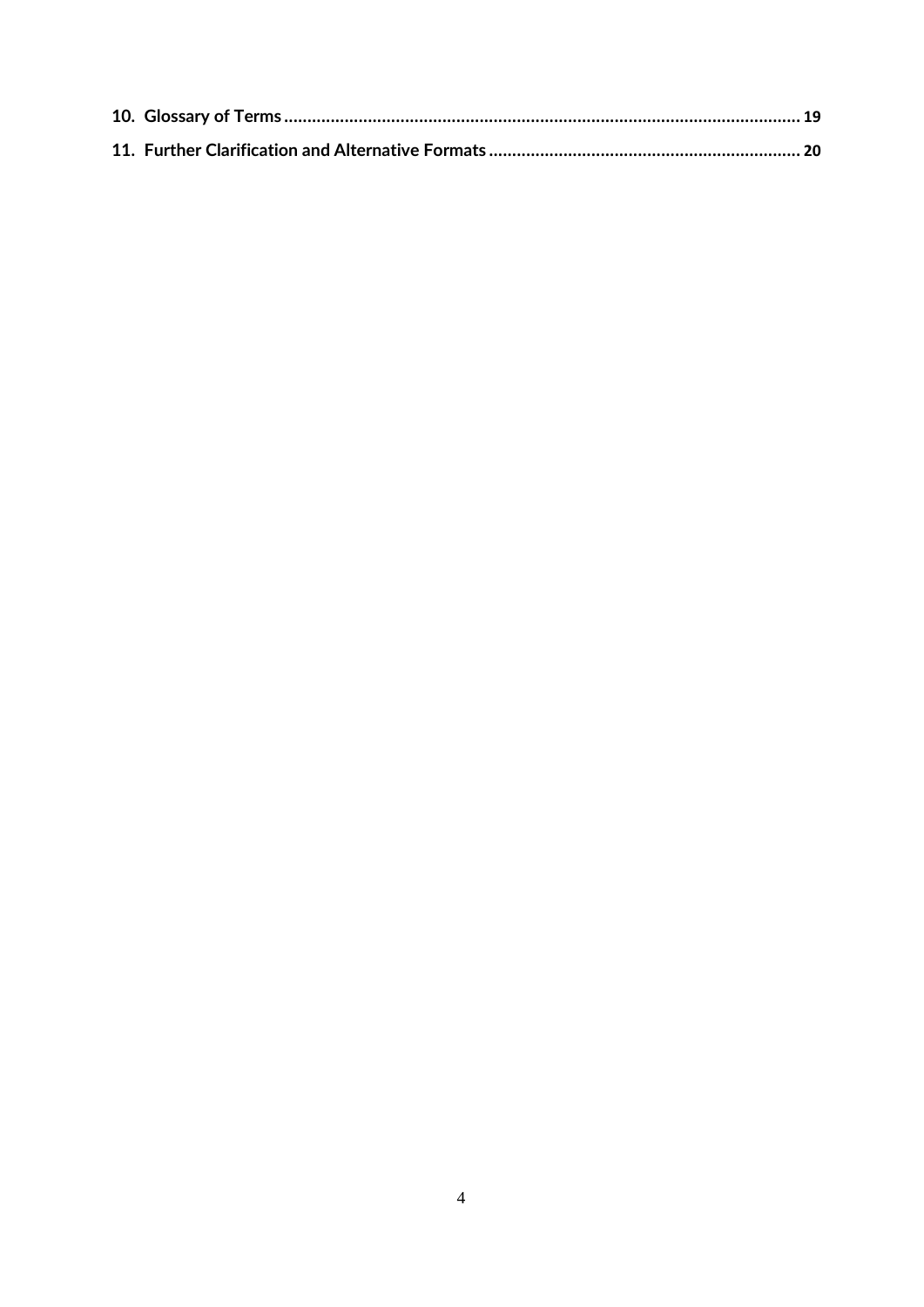### <span id="page-4-0"></span>**Summary of the Student Protection Plan**

This Student Protection Plan relates to the newly merged BCNO Group Ltd Limited. This merger brings together two long standing providers of osteopathic training and the BCNO Group Ltd Ltd will retain the existing trading names of British College of Osteopathic Medicine (BCOM) and the European School of Osteopathy (ESO). Up until the time of the merger, both institutions held OfS registration with approved Student Protection Plans. The merger took effect from 1<sup>st</sup> September 2021.

As a registered provider of higher education, the BCNO Group Ltd Ltd is required to publish a Student Protection Plan (SPP) which sets out how we will ensure that the quality of study will be maintained and students can continue to study even if a provider, campus or course closes.

This SPP is specific to our individual circumstances and sets out the measures the BCNO Group Ltd has put in place to protect you as our student in the event that a risk to the continuation of your current or planned studies should arise due to our failure or a decision we take. This SPP has been approved by our regulator, the Office for Students (OfS) and it addresses circumstances and risks specific to the BCNO Group Ltd.

#### <span id="page-4-1"></span>**Summary of significant changes since the last version**

a) Risk 5: The closure of buildings has been changed from Likely to Very Likely in view of the Covid-19 pandemic

### <span id="page-4-2"></span>**Scope**

### <span id="page-4-3"></span>**What this document covers**

This SPP applies to all students registered with the BCNO Group Ltd, whether they are studying at the BCOM London or ESO Kent site.

#### <span id="page-4-4"></span>**What this document does not cover**

Risks to students' continuation of study due to students' own circumstances (e.g. due to personal reasons) are outside the scope of the SPP. The BCNO Group Ltd Ltd has a number of policies and procedures in place to support students who have difficulty in continuing study as a result of personal circumstances. These can be found on the Digital Learning Environment

### <span id="page-4-5"></span>**Related Documentation**

Please refer to the following documentation in conjunction with this document

- Academic Regulations (University of Plymouth or Bucks New University)
- Refund and Compensation Policy
- Student Complaints and Appeals Procedure
- Study and Wellbeing Policy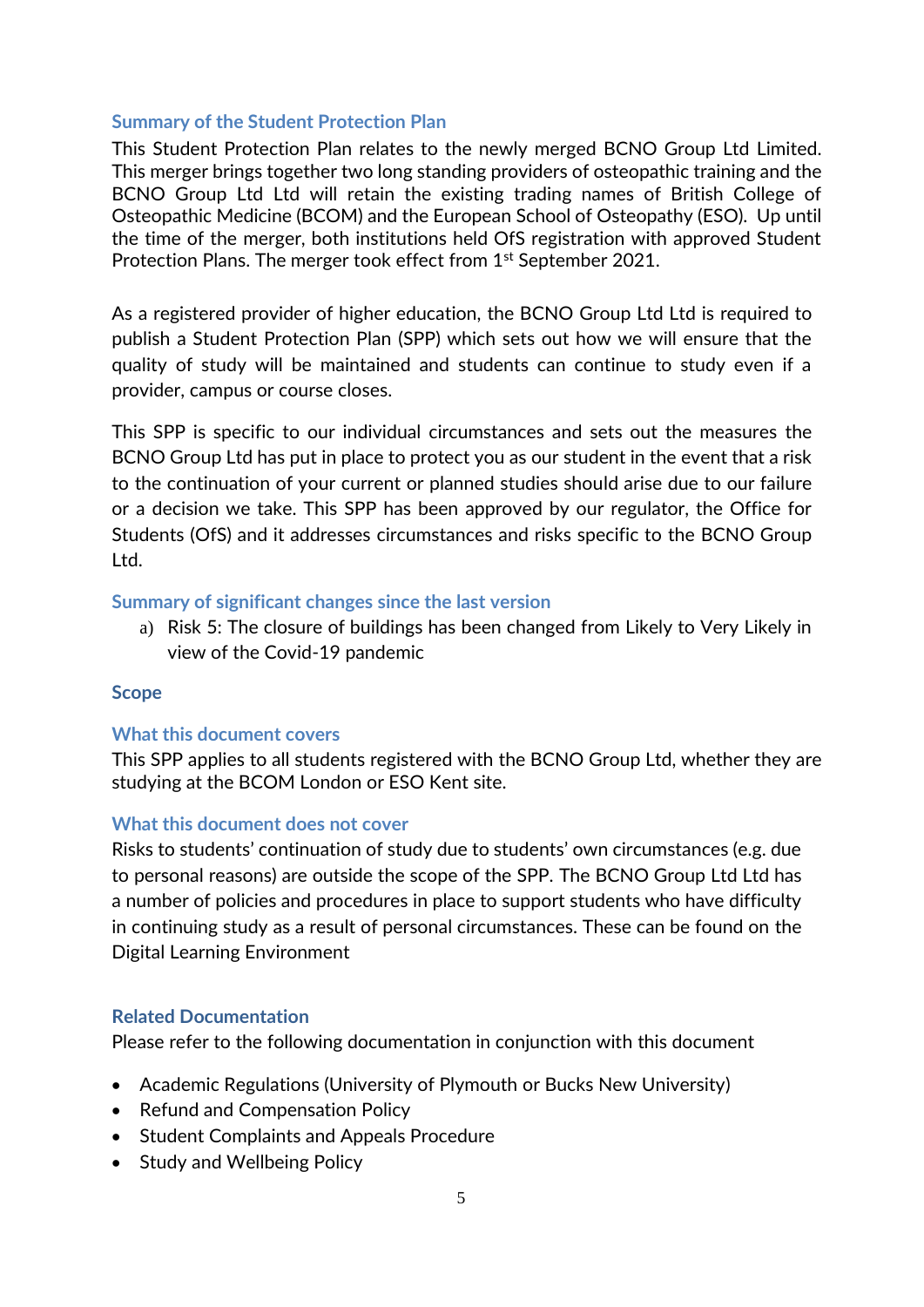• Student Handbooks

# <span id="page-5-0"></span>**Introduction**

This SPP sets out the actions The BCNO Group Ltd Ltd has in place to protect you as our student in the event that a risk to the continuation of your studies should arise. It has been approved by the Office for Students (OfS) and is available to both current and potential students at all levels of study.

The actions contained in this SPP are in addition to the protections you have under Consumer Protection Law and do not affect your consumer rights.

For specific guidance on how this SPP may relate to your personal circumstances please contact Registry at the BCNO Group Ltd.

# <span id="page-5-1"></span>**Student Protection Plan for the academic year 2021-22**

# <span id="page-5-2"></span>**1. Provider Details**

**Providers Name:** BCNO Limited Osteopathy Ltd, trading as the British College of Osteopathic Medicine (BCOM) and the European School of Osteopathy (ESO)

**Providers UKPRN**: 10000911

**Legal Address:** Frazer House, 6 Netherhall Gardens, London, NW3 5RR

**Contact point for enquiries about this plan**: Sue Kendall-Seatter (Head of Quality)

# <span id="page-5-3"></span>**2. Purpose**

The BCNO Group Ltd Ltd recognises that students invest significant amounts of financial resources, time and commitment to their studies and in return expect to receive value for money. The BCNO Group Ltd Ltd is fully committed to supporting students in their studies to achieve the best possible outcomes in terms of training, for a future career as an osteopath and in their academic studies.

The purpose of this SPP is to provide assurance to you and our regulator, the OfS, that The BCNO Group Ltd has appropriate arrangements in place to ensure the continuation of study for all our students.

The BCNO Group Ltd will take all reasonable steps to implement the provisions of the SPP if the risks set out in the plan materialise and we will inform the OfS of our actions in accordance with the OfS Regulatory Framework

The measures contained in this SPP are in addition to the protections you have under consumer protection law and do not affect your customer rights.

This plan has been submitted to the Office for Students (OfS) and is available to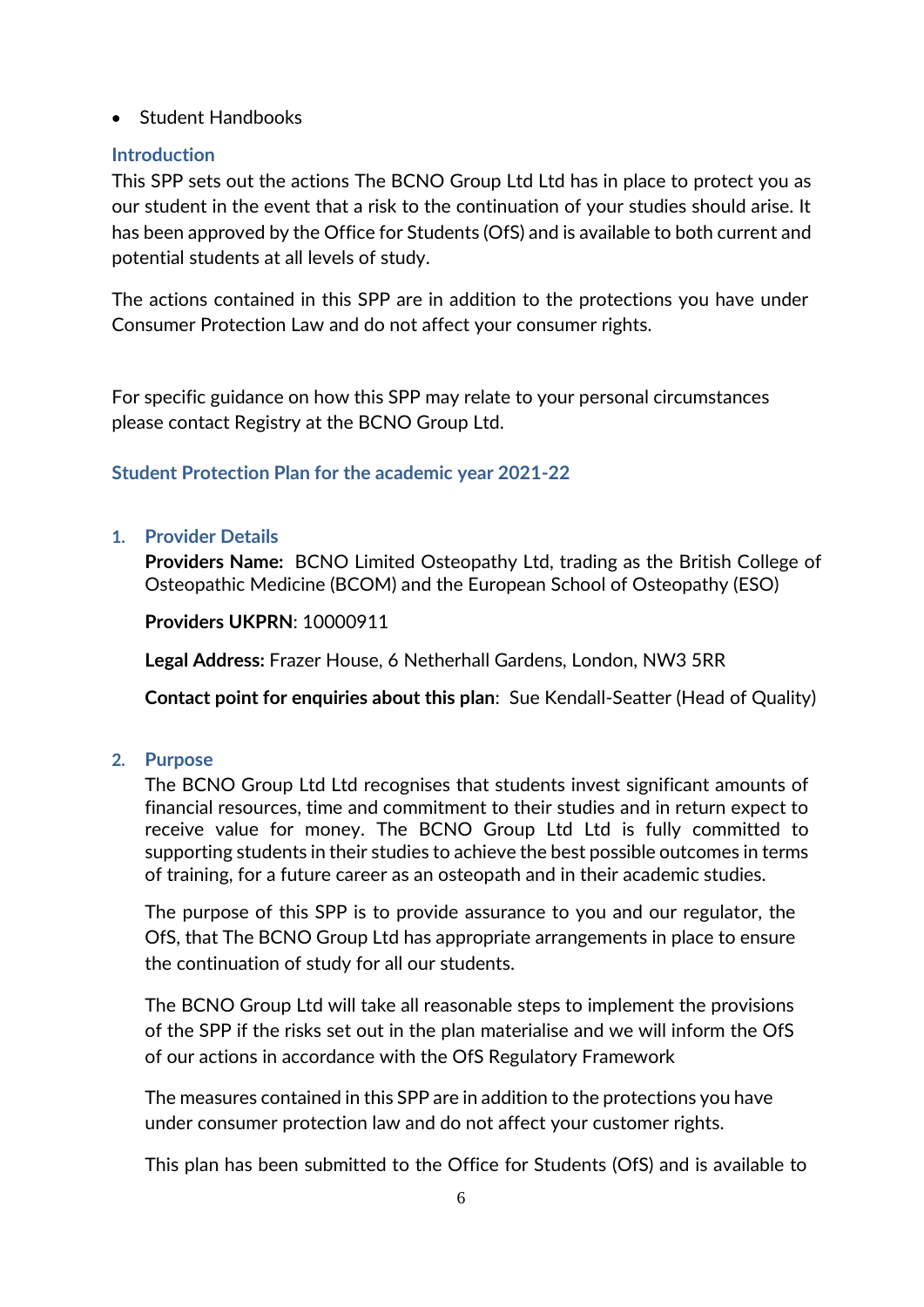all existing and potential students and forms an important part of the terms and conditions of your study.

# <span id="page-6-0"></span>**3. Principles**

We commit to:

- Being open and transparent in our communication with you, should any risk to the continuity of your study arise
- Informing you of material curriculum changes affecting your study in a timely manner
- Taking reasonable steps to protect your studies should we discontinue or substantially change a module or qualification on which you are registered or enrolled.
- Taking into consideration your needs and the impact that any proposed changes and protective measures may have on you
- Informing the OfS of any changes that may necessitate a review of this SPP or events, except for the closure of an individual course, that require implementation of the provisions of this SPP
- Seeking students' views on this SPP as part of our student feedback processes.

# <span id="page-6-1"></span>**4. Identification of Risks**

The SPP plan identifies the following range of risks and their impact to the continuation of study for the BCNO Group Ltd students that may arise and assesses the level, the likelihood and impact should any of these arise:

- 1. Institutional Closure: the BCNO Group Ltd is no longer able to operate or has decided to cease trading
- 2. Programme Closure or change in delivery: The BCNO Group Ltd is no longer able to deliver material components of one or more of its provision
- 3. Programme or Module amendment
- 4. The BCNO Group Ltd is no longer able to deliver its programmes either on a permanent or temporary basis due to the revoking of its Study Route Visa licence.
- 5. The closure of buildings
- 6. The BCNO Group Ltd is no longer able to offer its provision due to the validating and/or accrediting professional bodies withdrawing validation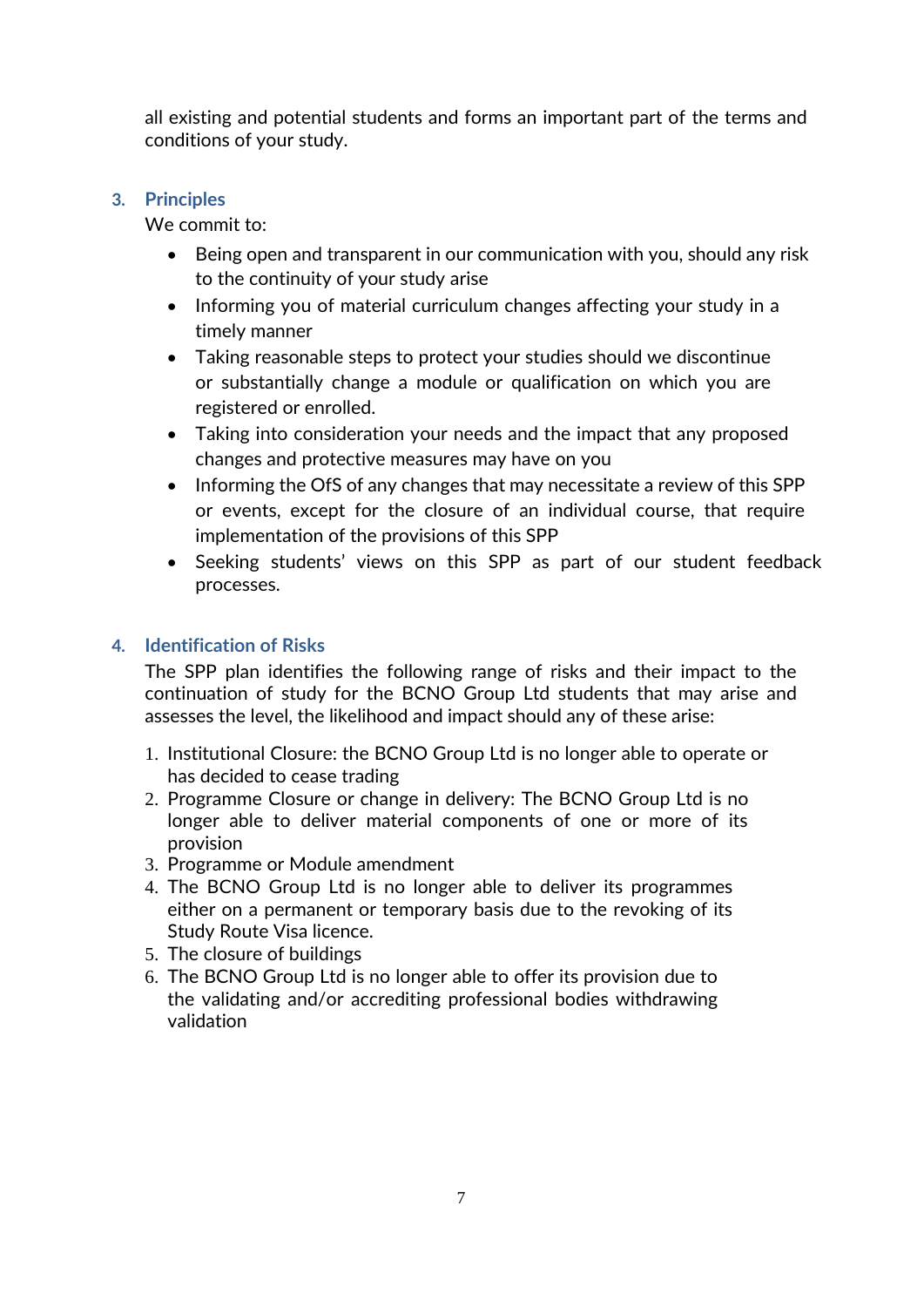**Explanation:** Risk is what might happen, likelihood is the chances of it happening and impact means the scale of the effect - if it does happen. The BCNO Group Ltd has assessed the above risks to continuation of study and classified the likelihood of them happening using this sliding scale.

- Very unlikely: an event may occur only in exceptional circumstances (chance less than 10%);
- Unlikely: an event could occur at some time (chance between 10-30%);
- Possible: an event should occur at some time (chance between 30-50%);
- Likely: an event will probably occur (chance between 50-90%);
- Very Likely: an event is expected (chance more than 90%).

The BCNO Group Ltd has also classified impact on a sliding scale.

- Insignificant: resolution would be achieved during normal day to day activity;
- Minor: resolution would require coordinated input from faculties and service areas;
- Moderate: resolution would require input from a dedicated project team;
- Major: resolution would require input from the validating body, the University of Plymouth or Bucks New University
- Extreme: resolution would require input from the University of Plymouth and the Board of Trustees

### <span id="page-7-0"></span>**Risk 1: Institutional Closure**

The BCNO Group Ltd is a specialist Independent Higher Education (HE) Institution which offers University level courses for aspiring osteopaths. From  $1<sup>st</sup>$ September 2021, the Group consists of the British College of Osteopathic Medicine (London) and the European School of Osteopathy (Kent).

BCOM was founded 80 years ago and moved to its current location in Hampstead in 1953 when Frazer House became the permanent home. Lief House was added in 1996 and the two sites were linked to form a dedicated centre for naturopathic and osteopathic teaching, research and clinical provision.

The ESO was founded 70 years ago and moved to its new premises at Boxley House in 1996, and retained the site in the town centre where it runs a successful training clinic.

The freehold titles of all buildings are owned by the Group..

The risk of The BCNO Group Ltd as a whole being unable to operate is low.

Existing London based students and all students from 2022 will come under the auspices of the University of Plymouth University which has ultimate responsibility for the academic provision of the BCNO Group Ltd. There is in place an 'Agreement of Academic Co-operation' which covers the 'teach out' of existing students until their graduation, in the unlikely event of the college closing. Current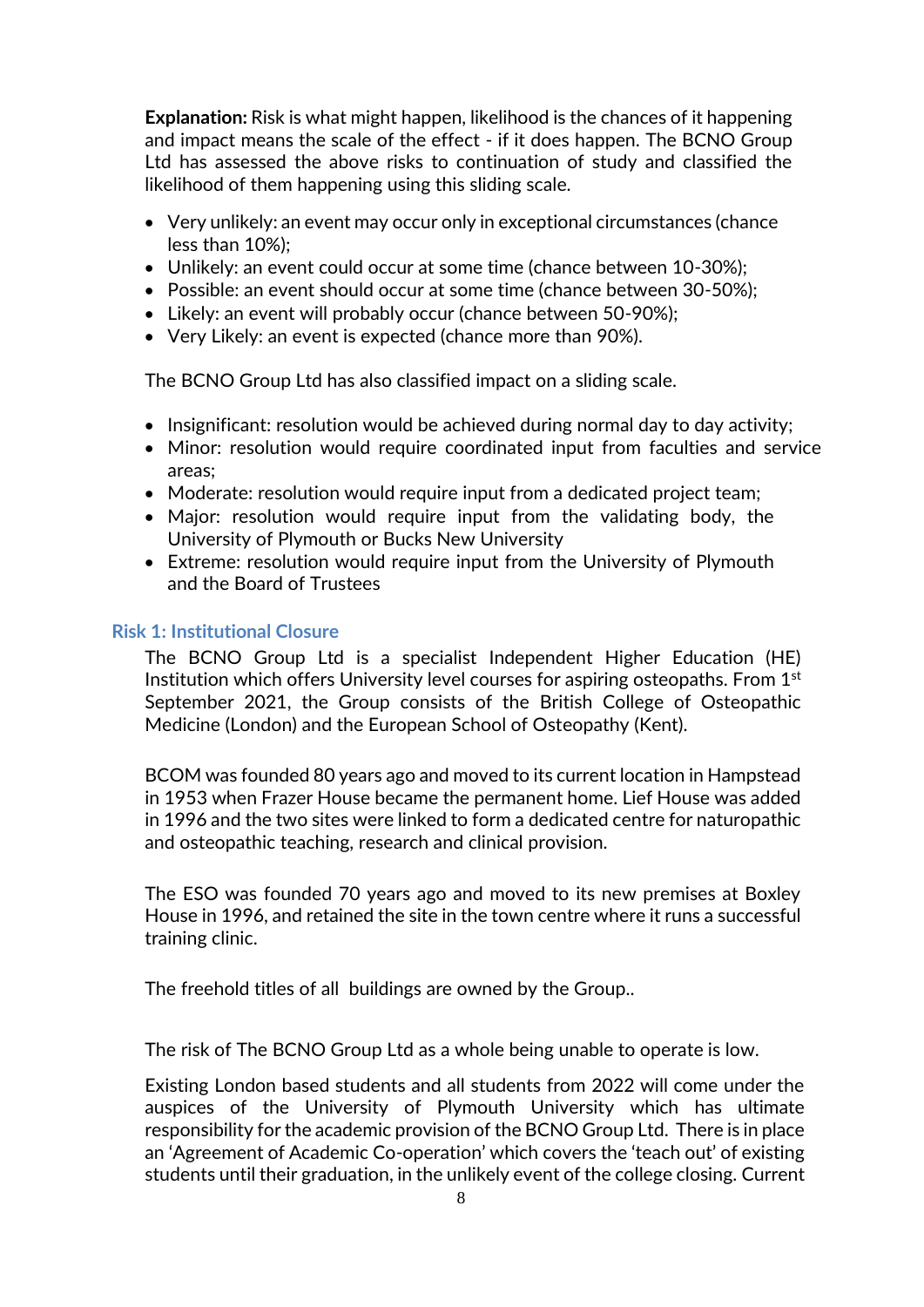Kent based students at the ESO site are protected by the Memorandum of Collaboration in place with Bucks New University. From  $31<sup>st</sup>$  August 2021, an exit strategy has been approved to oversee the Teach Out of this programme.

In addition to the Plymouth one there are reciprocal agreements with other Osteopathic Educational Institutions to take students if required.

The BCNO Group Ltd also has a business continuity plan in respect of a major disaster.

#### <span id="page-8-0"></span>**Risk 2: Programme Closure**

The BCNO Group Ltd believes that the risk of closure for our well established programmes in Osteopathy is low. Programmes are reviewed regularly to ensure that they stay up to date with the needs of the profession and there is demand for the programme from applicants together with a strong core team of staff to deliver and expand the programmes in line with student needs. The current BCOM programme was recently validated (2016) and in 2017 and 2018 the College successfully underwent both QAA and General Osteopathic Council (GOsC) recognised qualification status and Programme Review at the University of Plymouth. The current ESO programme was validated for delivery in 2017, and underwent the same QAA and GOsC scrutiny. Prior to a formal decision being taken there would be extensive discussions between senior management and the validation body (Plymouth) and an agreement in principle required before discussions with relevant parties would be initiated. A programme closure strategy would then be developed with an indicative timetable being drawn up.

From 2021, the ESO programme is in teach out, and is overseen by an Exit Strategy which protects students through bespoke provision for levels 6 and 7, and transfer opportunities for levels 4 and 5.

Following the BCNO Group Ltd making the strategic decision to close a programme due to insufficient enrolments which make it non-viable from an academic, student experience or resourcing perspective it will endeavour to offer existing students a choice to be 'taught out' or to move to another appropriate institution to continue their studies, should the option to continue at the BCNO Group Ltd not be viable. Plymouth University has ultimate responsibility for the academic provision of the BCNO Group Ltd and there is in place an 'Agreement of Academic Co-operation' which covers the 'teach out' of existing students until their graduation, in the unlikely event of the Programme closing. In these cases we will work with our validating partner (the University of Plymouth) and students affected, to develop the most effective solution. Normally this will include an option to relocate study to the University of Plymouth to complete their studies. Where this is the only or preferred solution the BCNO Group Ltd would honour the student fee and would apply the principles in the Refund and Compensation Policy on a case by case basis.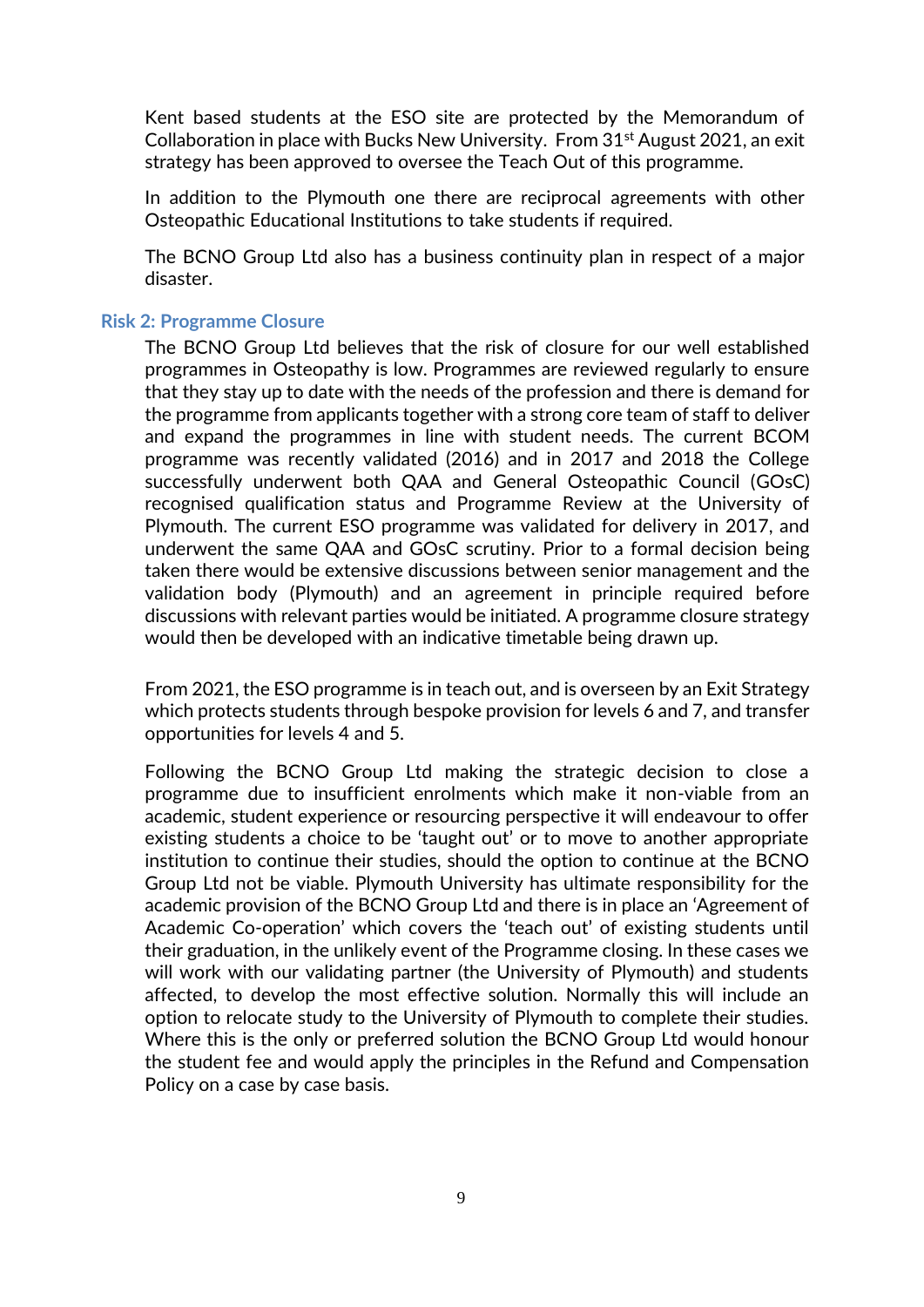#### <span id="page-9-0"></span>**Risk 3: Programme or module amendment**

Programmes and their associated modules are reviewed regularly as part of the Annual Monitoring process and at least every 5 years under period review (revalidation). Through these processes, both minor and major amendments could be made which are intended to enhance the student experience. All amendments will be considered by the relevant committees and the student body will be involved in the decision making. It is a possibility that a major amendment could be made to the programme during revalidation but the BCNO Group Ltd and the University of Plymouth have in place mechanisms to protect the student interest in this event.

#### <span id="page-9-1"></span>**Risk 4: Loss of Student Route Visa Licence**

BCOM and the ESO underwent a successful inspection of our recording and monitoring processes by UKVI (2018 and 2019 respectively). The BCNO Group Ltd is mindful of the responsibilities that are involved and has rigorous processes in place to support students applying and monitoring of attendance once they are enrolled to ensure that we continue to comply with the requirements of our sponsorship licence. In merging the BCOM and ESO bring together their pooled expertise and will manage this function centrally. BCNO has an excellent track record with UKVI and the Head of Admissions works closely with our external legal representative to ensure that they keep abreast of any regulatory changes. Given our established track record, including successful outcomes from the QAA and Home Office reviews, as well as our comprehensive procedures for attendance and progress monitoring, it is unlikely that the UKVI would find it necessary to suspend or revoke our licence. As a result of this we assess the risk of losing our licence as low.

#### <span id="page-9-2"></span>**Risk 5: The closure of buildings**

On health and safety, academic, student or resource grounds it may be necessary to close a building. Such sudden closure or loss of access to buildings might have risk and impact consequences. Most costs due to permanent loss of equipment and facilities would be covered by insurance but there might be very serious short- or medium-term impacts. The BCNO Group Ltd complies with all relevant health and safety legislation thus minimising the risk of such an occurrence, however it recognises that factors may arise which are beyond our control due to a major incident which could result in temporary closure. Classrooms are available on all four sites, although a reduced service would be offered. Space for clinics and classrooms may be rented on a short-term basis in the local area if required. The BCNO Group Ltd has in place a comprehensive Business Continuity Plan.

The risk that buildings may close due reorganisation of the teaching/administrative facilities in line with the strategic plan to improve the teaching and learning experience is possible as parts of building(s) may be unavailable or closed during the implementation of the improvements.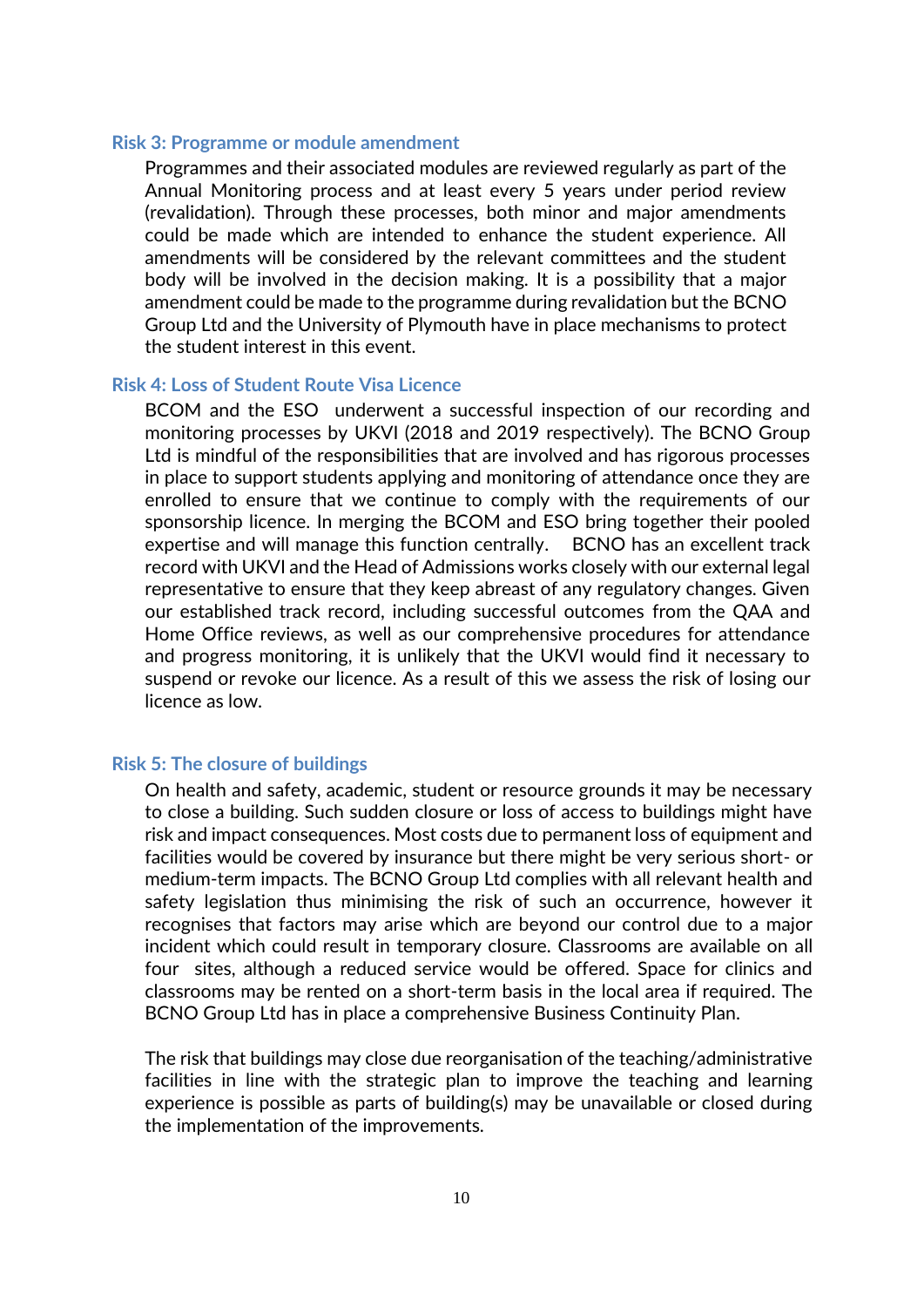#### <span id="page-10-0"></span>**Risk 6: Withdrawal of Validation/Accreditation**

The BCNO Group Ltd has excellent academic standards and well established quality assurance processes as demonstrated in QAA and Programme Reviews. There is provision within the Academic Co-operation Agreement for a notice period to allow for a new validating body to be sought should this be arise. However, the BCNO Group Ltd recognises that a major theoretical risk comes from the sudden loss of accreditation by GOsC or the University of Plymouth. Sudden suspension or withdrawal of accreditation or validation could have massive repercussions on the professional status and business and institutional viability of the BCNO Group Ltd in the medium term, however, the Group is a fiscally and procedurally transparent institution with good governance and high performance at external review, so the associated risk is low.

#### <span id="page-10-1"></span>**5. The measures in place to mitigate the identified risks**

Note: The BCNO Group Ltd Business Continuity Plan covers mitigating actions affecting business continuity, such as acts of terrorism, damage to buildings or equipment.

#### <span id="page-10-2"></span>**Risk 1 Institutional Closure**

# **Likelihood: very unlikely**

### **Impact: Extreme**

The risk of being able to operate due to financial instability is low due to our assets and cash reserves. A Business Continuity Plan is in place. In the event of a major disaster which means that the BCNO Group Ltd is no longer able to operate, working in close liaison with the accrediting and validating bodies (University of Plymouth and GOsC), it will take all reasonable steps to maintain continuity of study through a structured 'teach out' process in accordance with the agreed Academic Co-operation Agreement. All programmes will be closed to new entrants and all applicants will be contacted, and marketing and recruitment would be discontinued.

In the short term (< 2 months), emergency accommodation could be arranged on or off site; any longer would require a more permanent solution. This would have significant short- term impacts on most staff and students.

#### <span id="page-10-3"></span>**Risk 2: Programme Closure**

# **Likelihood: Unlikely**

## **Impact: Severe**

If the BCNO Group Ltd is unable to offer material components of one or more programmes then it will make any amendments in accordance with the agreed quality procedures for major modifications. Prior to any decision there will be local discussions between the Senior Team and with the HEI, the University of Plymouth/Bucks New University. Students will be consulted regarding any proposed changes including the exploration of suitable alternatives.

In the short term should the programme be affected due to estate issues (< 2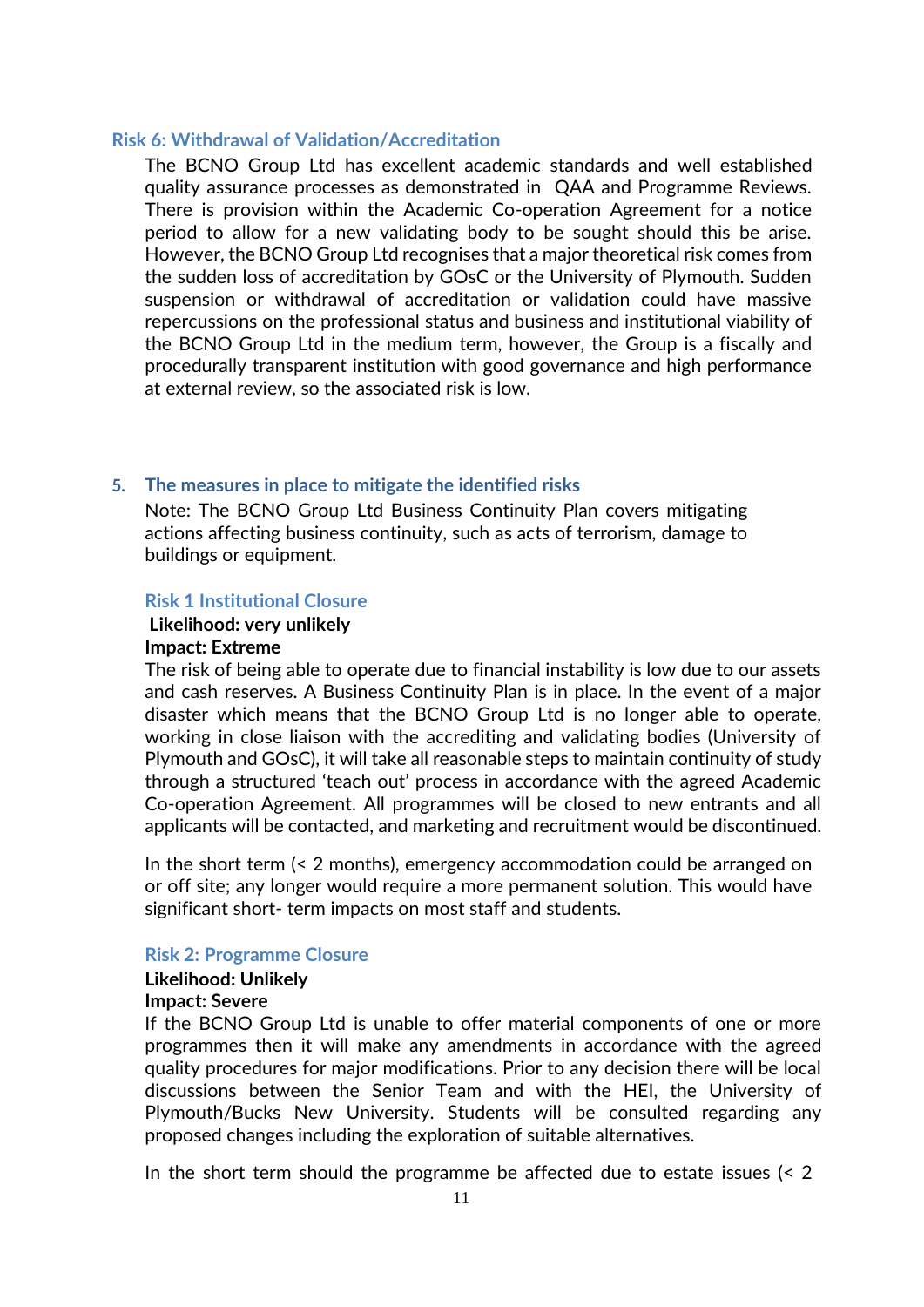months), emergency accommodation could be arranged on or off site; any longer would require a more permanent solution. This would have significant short-term impacts on most staff and students.

The BCNO Group Ltd has established procedures in place in the event of the suspension / closure or change of delivery mode of a programme of study. Where there is a material impact on students, we will mitigate the effect by communicating with them at the earliest possible moment to provide assurance that they will not be adversely affected by the decision and that they will be able to complete their studies.

Wherever possible the BCNO Group Ltd will enable students to complete their programme of study ('teach out'). In doing so the college in partnership with The University of Plymouth/Bucks New University will carefully manage its approach to staffing and other resources to ensure students' studies are affected as little as possible.

Where it is not possible to teach out then the BCNO Group Ltd will consider whether there are options for students to change programmes within the Group or to transfer to complete their programme at another institution.

The BCNO Group Ltd will undertake equality impact assessments to assess the effect on students with different needs, characteristics and circumstances.

If students have applied for a BCNO Group Ltd programme, but have not yet enrolled, they will be notified (in accordance with UCAS deadlines where appropriate) in time for them to source an alternative suitable programme, where relevant,

Where there is disruption to programme delivery, we will normally consider whether it is practicable to make changes to delivery, rather than closing or suspending the affected programme. The actions we will take to minimise disruption may include:

- temporary short-term suspension of programme delivery (e.g. where there is a change in the programme delivery location or staffing, with appropriate actions to mitigate the impact on students);
- changes to the delivery location or method, which may include distance learning;
- changes to the staffing of a programme, including the recruitment of alternative staff, where appropriate (see 2 below);
- •offering students the opportunity to transfer to an alternative programme;
- •providing reasonable support to students to access a programme run by another provider, including making arrangements for the transfer of their credits and information about their academic progress.

If key academic staff involved in delivering a programme are unavailable, for example as a result of long term sickness, retirement, death or leaving the Group, where possible the BCNO Group Ltd will seek to fill gaps as quickly as possible, by assigning responsibility to other current members of staff from the wider Group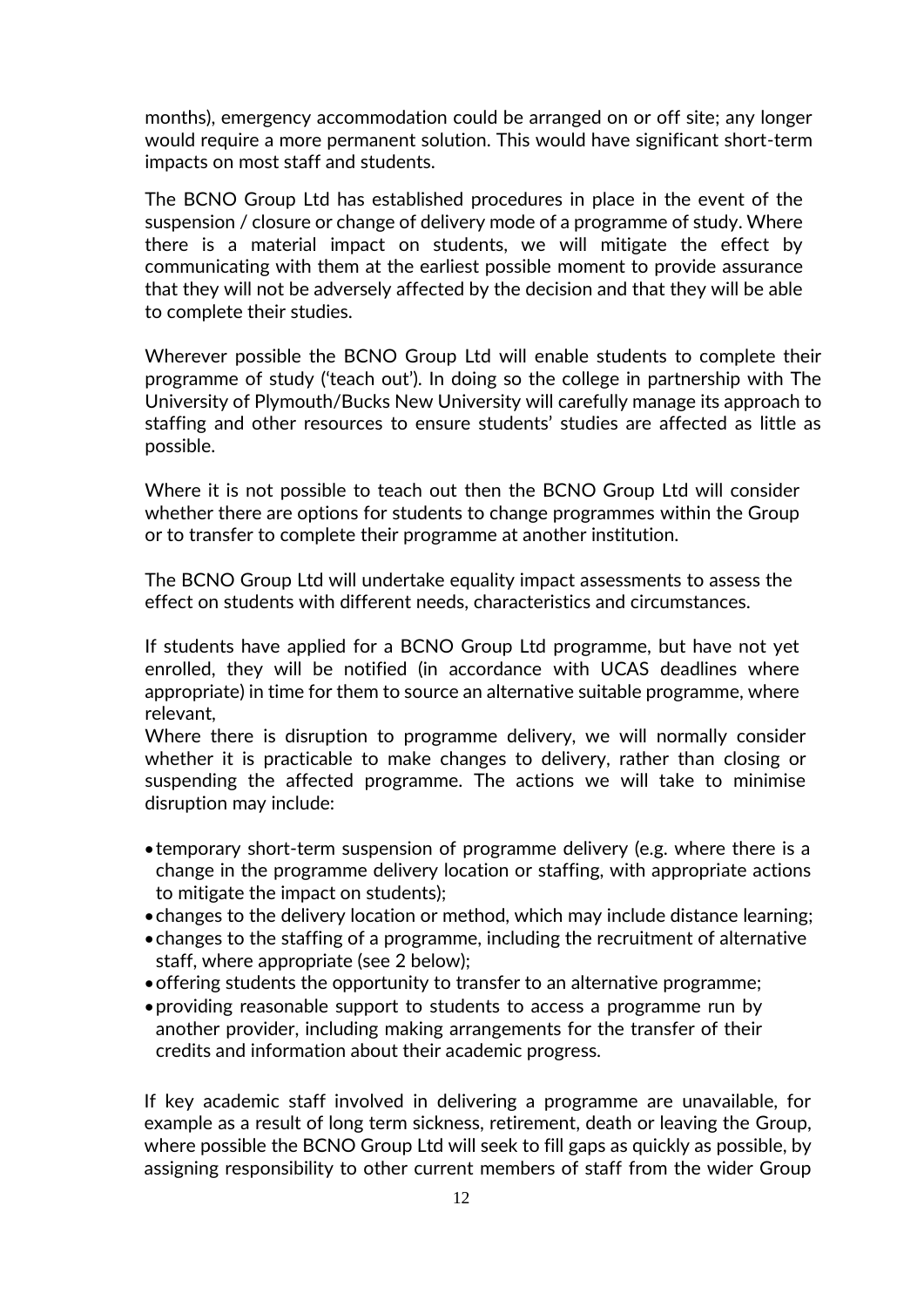with appropriate skills and experience or recruiting externally, to avoid disruption

# <span id="page-12-0"></span>**Risk 3: Programme or Module Amendment**

# **Likelihood: Unlikely**

## **Impact: Major**

Programmes and their associated modules are reviewed regularly as part of the Annual Monitoring process and at least every 5 years under period review (revalidation).

Through these processes, both minor and major amendments could be made which are intended to enhance the student experience. All amendments will be considered by the relevant committees and the student body will be involved in the decision making. It is a possibility that a major amendment could be made to the programme during revalidation but the BCNO Group Ltd and the University Plymouth/Bucks New University have in place mechanisms to protect the student interest in this event.

If major in-year changes are needed to the content of a programmes, the BCNO Group Ltd will use all reasonable endeavours to deliver our programmes in accordance with the description in our prospectus for the academic year in which students began studying. However, in the event of major in-year changes to programme content we will ensure that:

- we restrict changes to the minimum necessary to achieve the required quality of experience, and students are notified and consulted with as appropriate;
- we work with students to ensure the offer is still acceptable;
- where necessary, students will have the opportunity to withdraw from the programme;
- where required, students are offered reasonable support to transfer to another programme, or to another provider. Where appropriate, we would consider financially compensating students when they might suffer demonstrable, material financial loss because of disruption to their studies, under our Compensation and Refund Policy.

# <span id="page-12-1"></span>**Risk 4: Loss of Student Route Visa Licence**

# **Likelihood: Unlikely**

### **Impact: Major**

Given our established track record, including successful outcomes from the QAA and Home Office reviews, as well as our comprehensive procedures for attendance and progress monitoring, it is unlikely that the UKVI would find it necessary to suspend or revoke our licence. As a result of this we assess the risk of losing our licence as low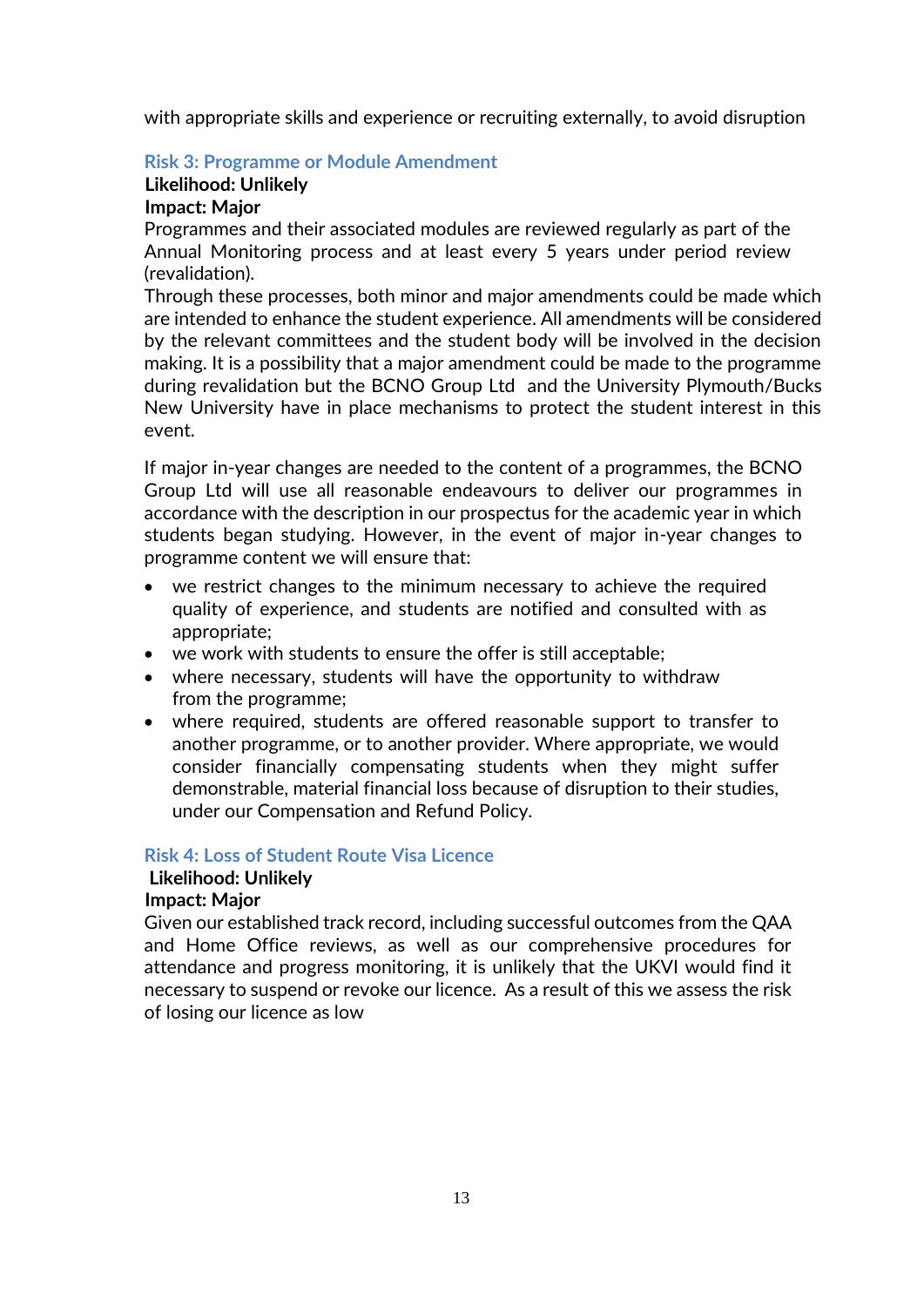However, should our T Sponsor status be suspended, we will take all reasonable steps to minimise disruption to students by, for example:

- working with UKVI to allow students to complete their year of study or programme;
- allowing students to enrol and commence their studies, if they are already in receipt of a visa based upon an allocated CAS from the BCNO;
- offering students the opportunity to postpone their application pending the resolution of the suspension (if they have not already commenced their travel to the UK)
- where the above is not possible, we would support students to transfer to an appropriate programme at another provider and, where appropriate, financially compensating them where they suffer demonstrable, material financial loss because of disruption to their studies, under our Compensation and Refund Policy.

### <span id="page-13-0"></span>**Risk 5: The closure of buildings**

# **Likelihood: Very Likely**

# **Impact: Moderate**

The risk that buildings may close due reorganisation of the teaching/administrative facilities in line with the strategic plan to improve the teaching and learning experience is possible as parts of building(s) may be unavailable or closed during the implementation of the improvements. Classrooms are available on all sites, although a reduced service would be offered. Space for clinics and classrooms may be rented on a short-term basis in the local area if required. The Group has in place a comprehensive Business Continuity Plan.

Should the BCNO Group Ltd have to close part or all of a campus or if it becomes unusable for student activity, we will typically consider remedies such as:

- relocating provision to an alternative suitable location. This may include hiring spaces for programme delivery (where possible) and/or installing temporary buildings on the campus or other locations;
- revising the timetable to allow all of the scheduled teaching to take part in the available facilities. This may include student contact sessions delivered outside of normal office hours. Where we take this approach, we will consult with students and undertake equality impact assessments to assess the effect on students with different needs, characteristics and circumstances;
- <span id="page-13-1"></span>•delivering parts of programmes via different delivery modes, such as Distance Learning. Where such an approach is taken, we will consider carefully whether this it is appropriate for the enrolled students who would be affected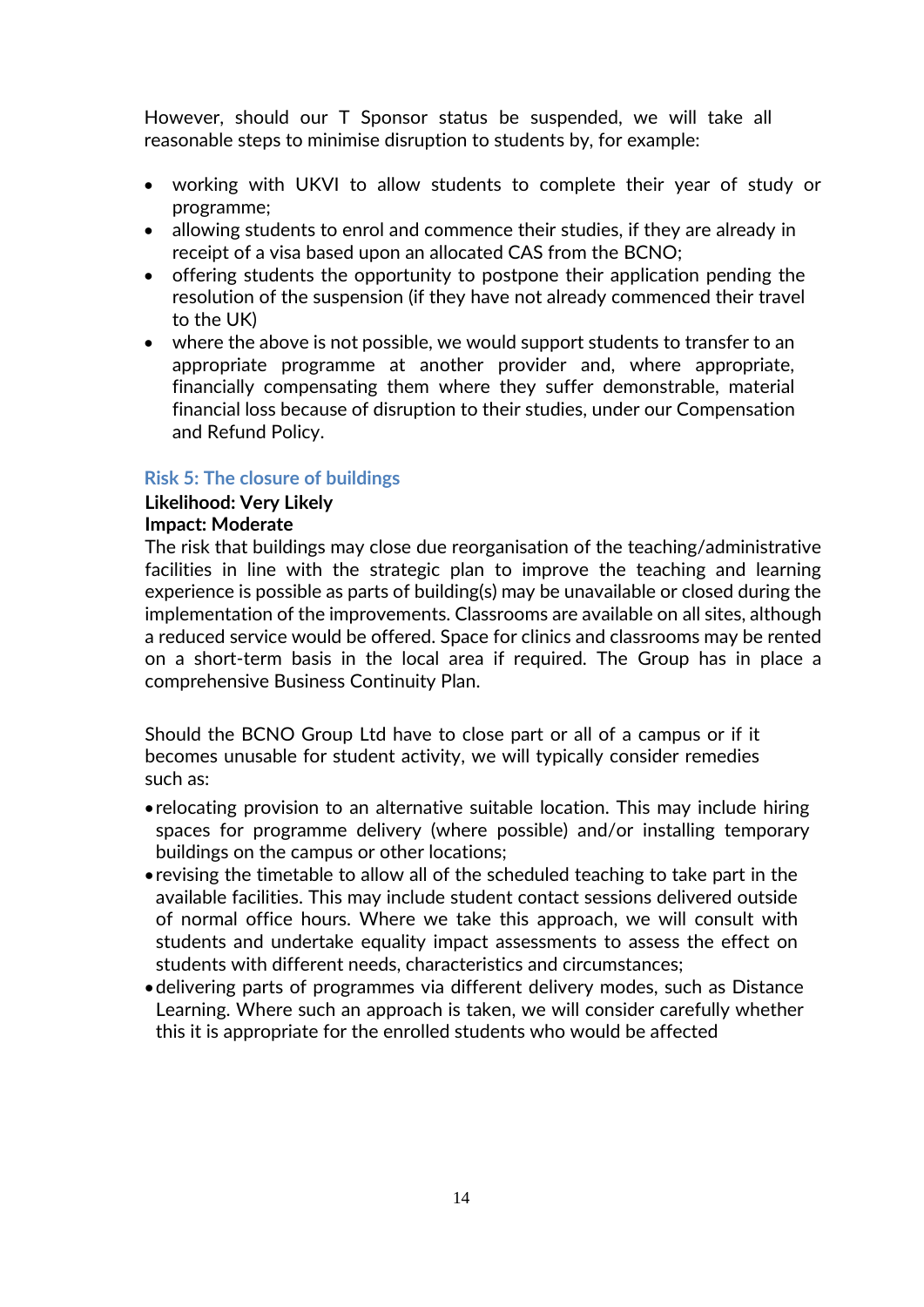#### **Risk 6: Withdrawal of Validation/Accreditation**

# **Likelihood: Unlikely Impact: Major**

The BCNO Group Ltd is aware of, and up to date with, the requirements needed to be accredited. Prior to merger, both the BCOM and the ESO successfully underwent GOsC/QAA review in 2017 and 2018.. BCOM also successfully underwent a 5 year Periodic Review by the University of Plymouth, with no conditions and only minor recommendations in 2018, and have processes in place to review and renew as necessary.

If the programme loses its accreditation from the professional, statutory or regulatory body, the BCNO Group Ltd will consider measures to protect the student experience, such as:

- offering students the chance to move to another programme;
- delivering a modified version of the same programme;
- providing assistance to students to switch to a different provider who has the relevant accreditation;
- where the above is not possible, we would support students to transfer to an appropriate programme (possibly at another provider) and, where appropriate, financially compensate them where they suffer demonstrable, material financial loss because of disruption to their studies, under our Compensation and Refund Policy.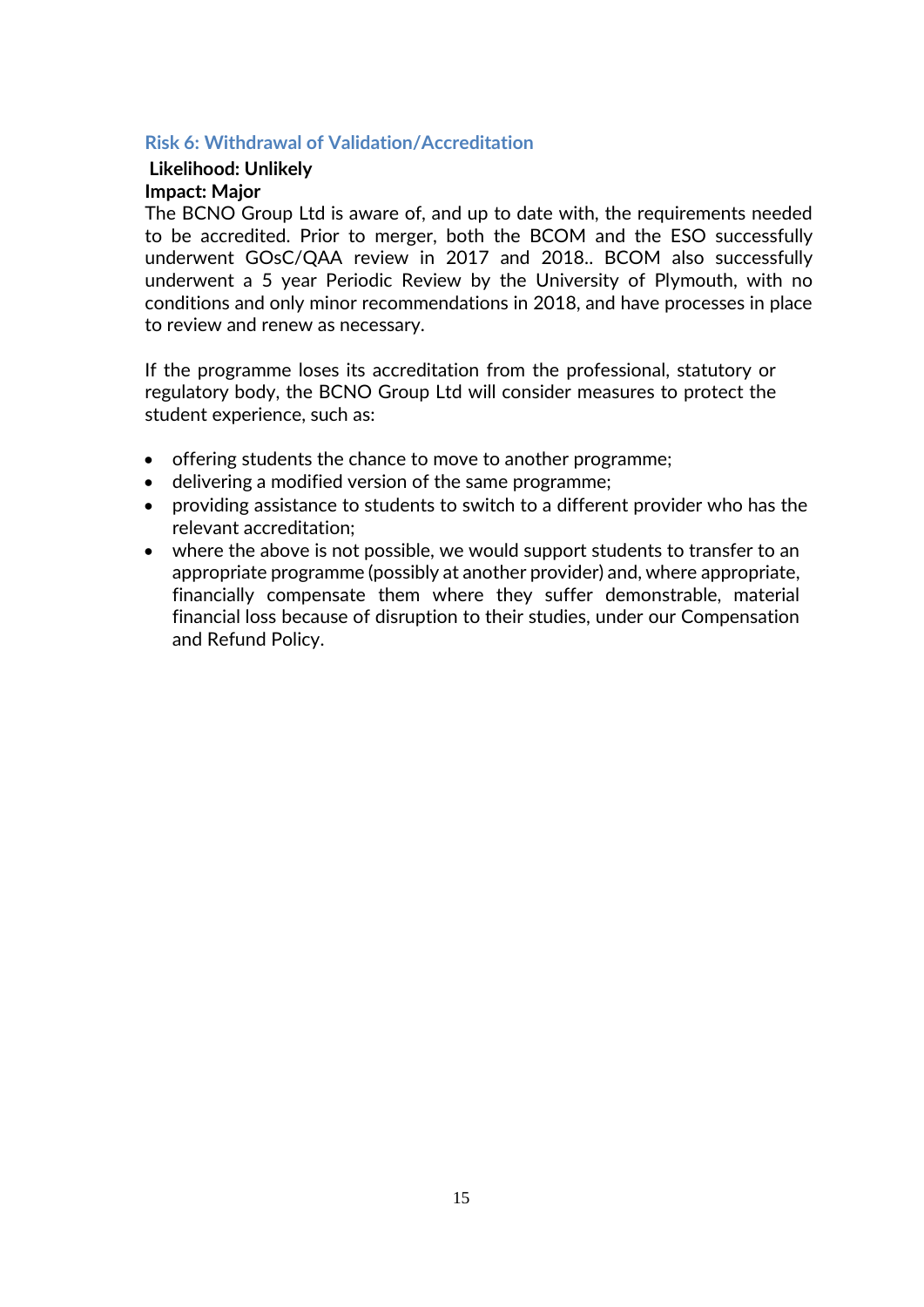# <span id="page-15-0"></span>**6. Refund and Compensation Policy**

The BCNO's approach to compensation and refunds where provision ceases to run, or where provision cannot be delivered as per the advertised information, can be found in the Refund and Compensation Policy on our website The policy clearly outlines the circumstances in which the BCNO Group Ltd will refund tuition fees and other relevant costs to students and to provide compensation where appropriate.

The BCNO Group Ltd has sufficient finances to refund/compensate students where appropriate and this is factored into our annual budgets. The Group is aware that in the changing UK HE financial environment there could be an increase in such claims and subsequent payments and we are now investigating the possibility of whether insurance against such costs can be procured. Parallel to this we will be investing in initiatives that will assist student support and thus increase retention and progression and lessen the likelihood of such claims and payments.

### <span id="page-15-1"></span>**7. Advice, Support and Communication in the event of implementation**

Should any of the risks identified in this plan happen and their impact on students is judged to be more than insignificant then the BCNO Group Ltd will act swiftly to offer student suitable advice and support. The nature of the advice and support will vary from risk to risk and depend upon the impact, and will normally be determined in consultation with our accreditation partner, The University of Plymouth, in accordance with our Agreement of Academic Co-operation. Students studying on programmes under validation by Bucks New University at the ESO in Kent are similarly protected through the approved Exit Strategy.

The BCNO Group Ltd is committed to communicating any changes to students as early as possible, setting out clear information and options. Working with the student representatives and student union/association to discuss the changes and providing advice and guidance on the proposed changes and the options that students will have. We will take all reasonable steps to minimise disruption and to enable them to complete their studies as intended. However, where this is ultimately not possible they may, for example as outlined above in section 2:

- be offered a modified version of the same programme;
- be offered the opportunity to move to another programme;
- be provided with assistance to switch to a different provider;
- be offered a financial refund and/or compensation (for cases where it is not possible to preserve the continuation of study or where study is disrupted) in accordance with our Refund and Compensation Policy which can be found on the website. The BCNO Group Ltd's Business Continuity Plan covers other mitigating actions affecting business continuity, such as acts of terrorism, damage to buildings or equipment.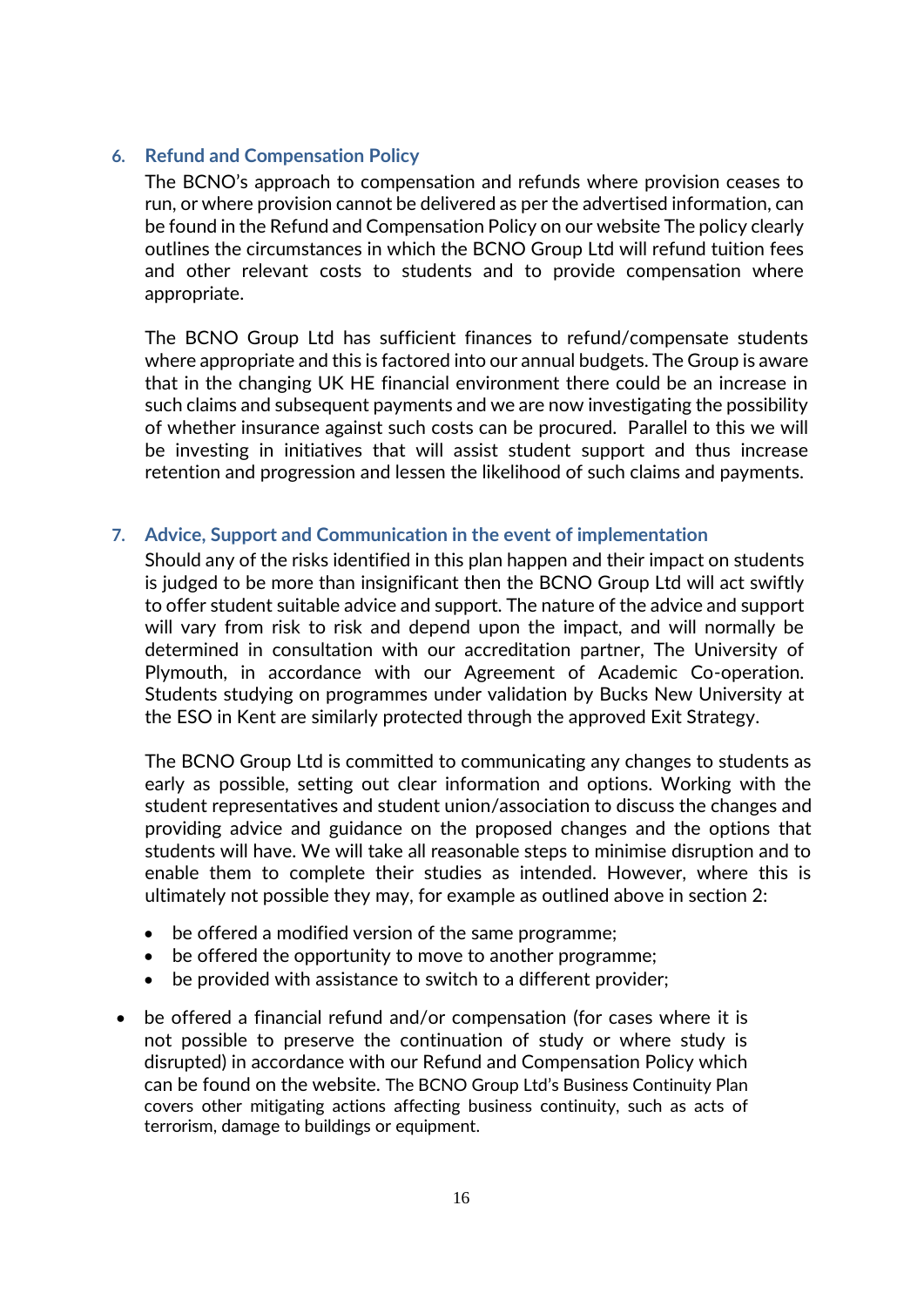In the event of any conflict between this Plan and our Refund and Compensation Policy then this Plan will apply. Where a student is required to transfer programme, or move to another institution, we recognise that there may be implications for their student finance arrangements. Those affected will be contacted by the BCNO Group Ltd Registrar via email, followed by a face to face meeting and provided with detailed information, advice and guidance based on this Plan and the Refund and Compensation Policy taking account of their individual circumstances.

#### <span id="page-16-0"></span>**8. Promotion and Review of the Plan**

This Student Protection Plan will be considered annually by the Academic Board and Board of Trustees (which includes student representation) and is available to all stakeholders and prospective students via the BCNO websites. Additionally it is also available for staff and current students to view on our virtual learning environment and referenced in all our offers communications and in the Student Handbook.

The BCNO Group Ltd's Registry is responsible for ensuring staff are aware of and implement the Student Protection Plan. In particular:

- •Applicants will be made aware of this plan when an offer to study a course is made
- •Current students will be updated on the plan as part of induction exercise in each re- enrolment, and information regarding the plan's location on the website will be routinely provided in student handbooks
- The plan will be published on the staff intranet, and specific staff training activities will be undertaken
- The student protection plan will be referred to in the UoP Academic Regulations for course change and course closure procedures
- The Student Protection Plan is referenced in the Exit Strategy with Bucks New **University**
- The annual review of the Student Protection Plan by the Academic Board and Board of Trustees will take place after it has received comments from the Programme Committee, where there is student representation.

As part of our quality assurance processes explicit guidance will be given to all Heads of Department, Programme and Module Leaders to be mindful of the requirements of the plan when reviewing programmes and modules. Programme Leaders will be required to state within validation and review documentations (from September 2018 onwards) the level of risk associated with programme closures and/or significant programme amendments and the measure in place to minimise those risks. Programme Leaders will also be required to state in amendment documents how such amendments will be communicated to current and prospective students.

Applicants will be informed of any significant material changes to their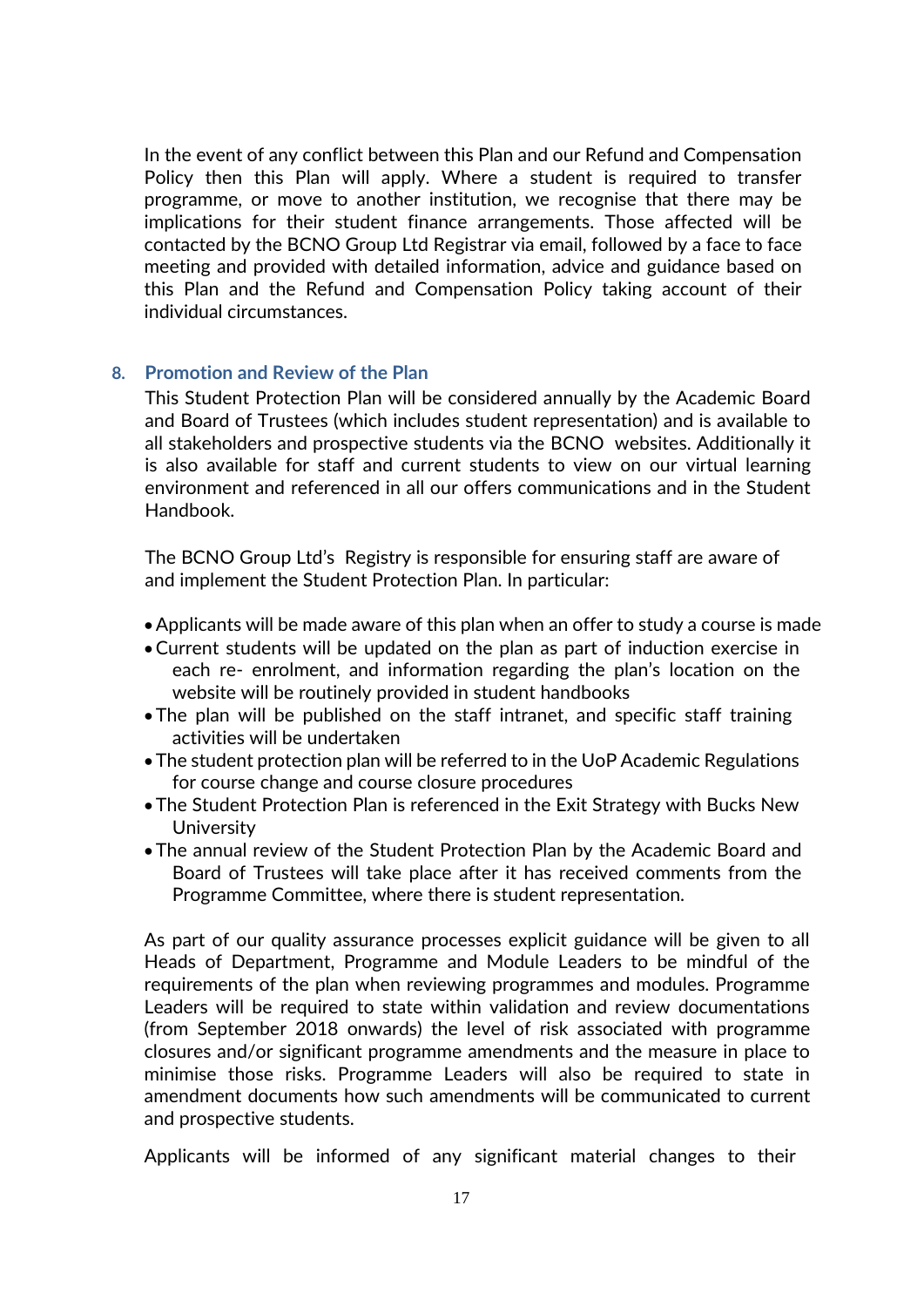programmes as soon as possible prior to, or at the time, of making an offer.

#### <span id="page-17-0"></span>**Review of the Plan & Timeframes**

The student protection plan will be reviewed annually by the Academic Board, which includes student representation in the form of programme reps and members of the Student Union, alongside the review of all other policies. Where amendments are suggested these will be discussed initially at Programme Committees in the Autumn term, to which all programme representatives are invited. Final approval will be given by Academic Board and any approved amendments will come into effect the next academic year, therefore all review and amendments will need to be completed by the end of the Spring Term. Students will be involved at all stages of future reviews.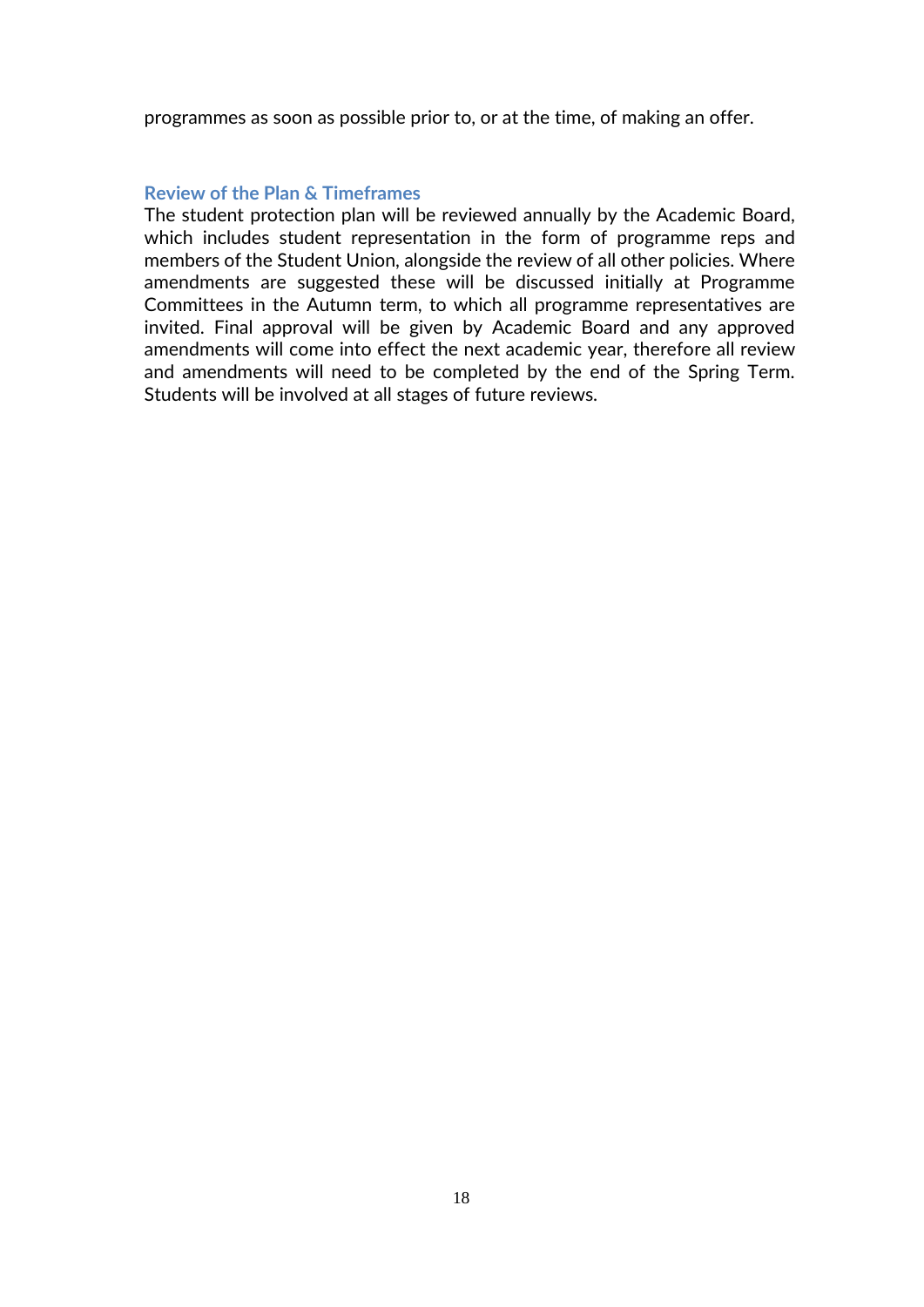#### <span id="page-18-0"></span>**9. Complaints & Access to Independent Advice**

Students may raise a complaint regarding the way the plan is or is not being implemented. The Student Complaints Policy is published on the websites, the virtual learning environments and referenced in all programme handbooks.

In the first instance an informal solution will be sought. It is anticipated that the Student Representatives, following consultation with the general student body, will raise any concerns regarding actions under this plan with the Principal or Head of Quality. However, should this not resolve the issue students will have full access to all stages of the complaints procedure, including invoking a formal complaint.

#### <span id="page-18-1"></span>**10. Glossary of Terms**

#### **Current Student**

You will be a current student of BCNO Group Ltd for the purposes of this SPP if you are currently registered for a qualification or, if you are not registered for a qualification, you are either registered for a module or you have studied a module in either of the previous two academic years. You may be registered to study at wither the BCOM or ESO sites in London or Kent respectively.

#### **Module**

A module is a self-contained unit of teaching, learning and assessment studied in combination to form a qualification. Each module is assigned a credit value and a level of study. Students enrol on modules that they are studying as part of a registered qualification.

#### **Teach-out arrangements**

Teach-out arrangements apply where the BCNO Group Ltd has given notice of a change to the structure or study requirements of a qualification or for its withdrawal. They are the arrangements for students who have registered for or declared that qualification to enable them to complete it within the notice period before the change or withdrawal takes effect.

#### **Undergraduate Student**

An undergraduate student is a student who is either:

a) registered for a module that is designated as an undergraduate module, or